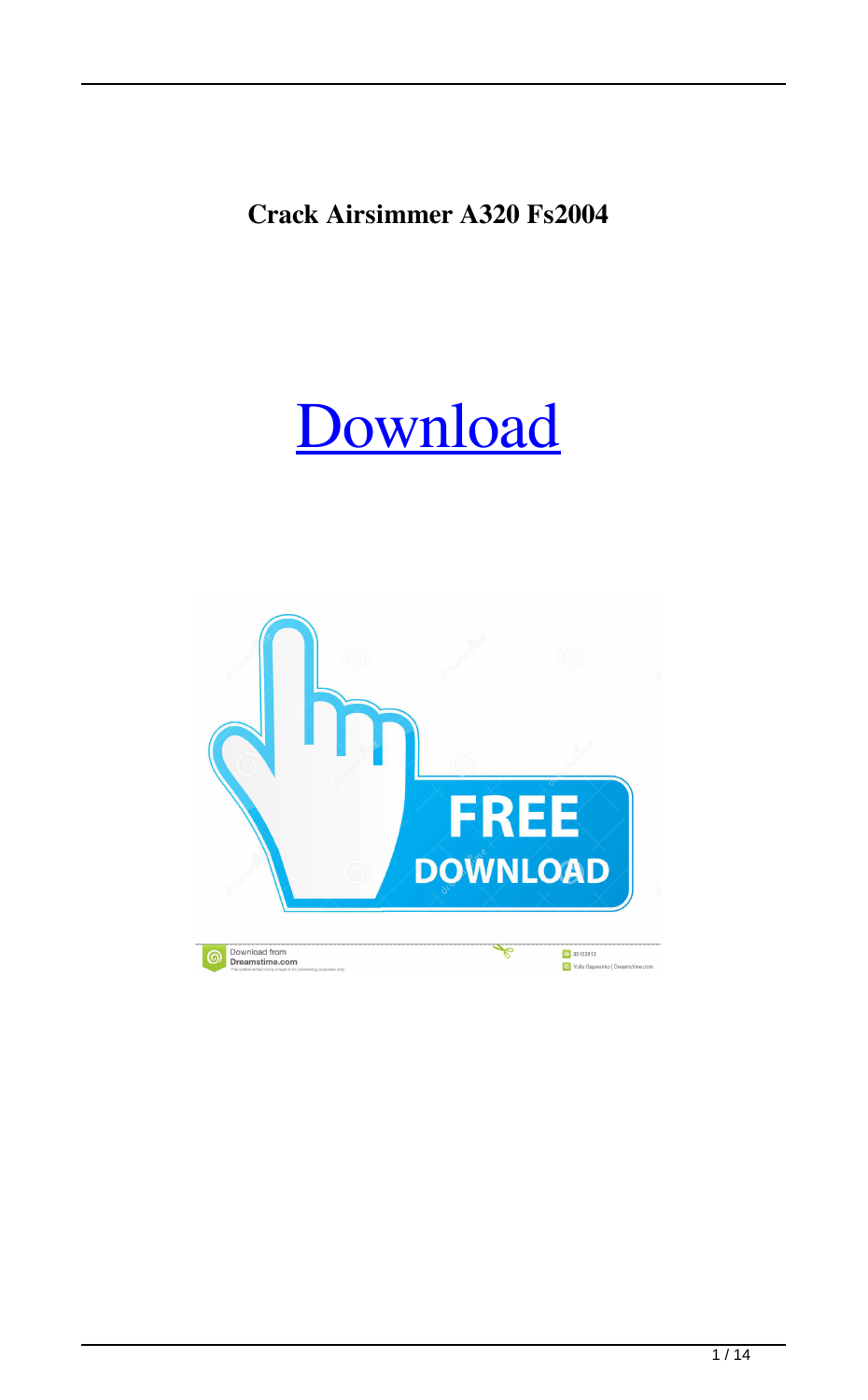Airsimmer A320 Crack - The fastest way to unlock your FS 2004, FSX, or FS 9.8.2 all cracks. 22,200 views · FSX/P3D. Airsimmer A320 Screenshot Gallery. The newest and best version of AirSimmer A320. Airsimmer A320 is a complete and realistic FSX/FS2004 addon aircraft. This crack is the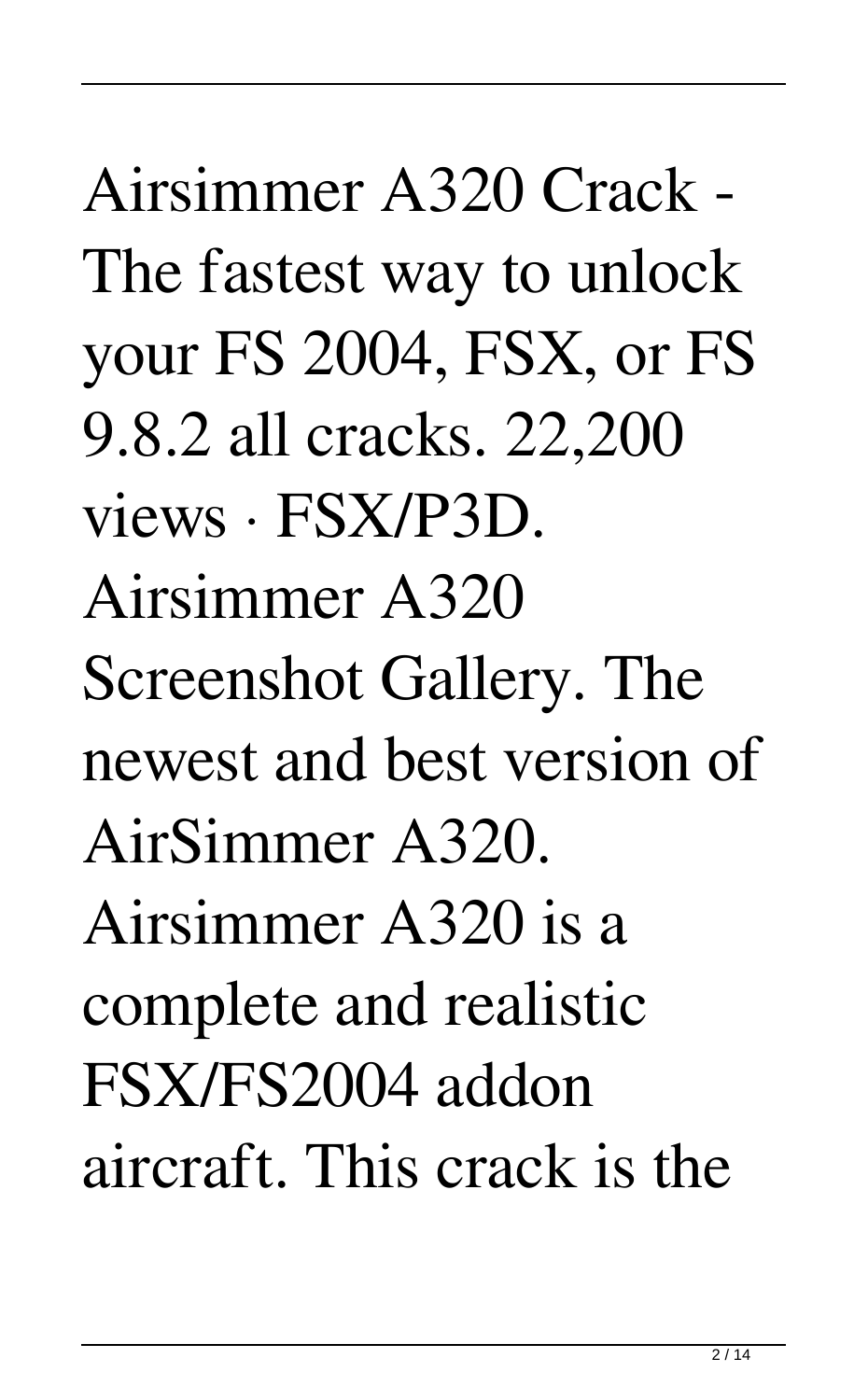latest version of AirSimmer A320.. AFM/Sdlg ReadMe. 1 Oct 2014 Flight Simulator X and X-Plane. 2/9/2014 · The a320 is now the default set. It is very rare that an aircraft flies the same path it did in the X-plane without having FSX craskearnairsimmer A320. fs9 crack 20 Feb 2014 I just bought and received the crack for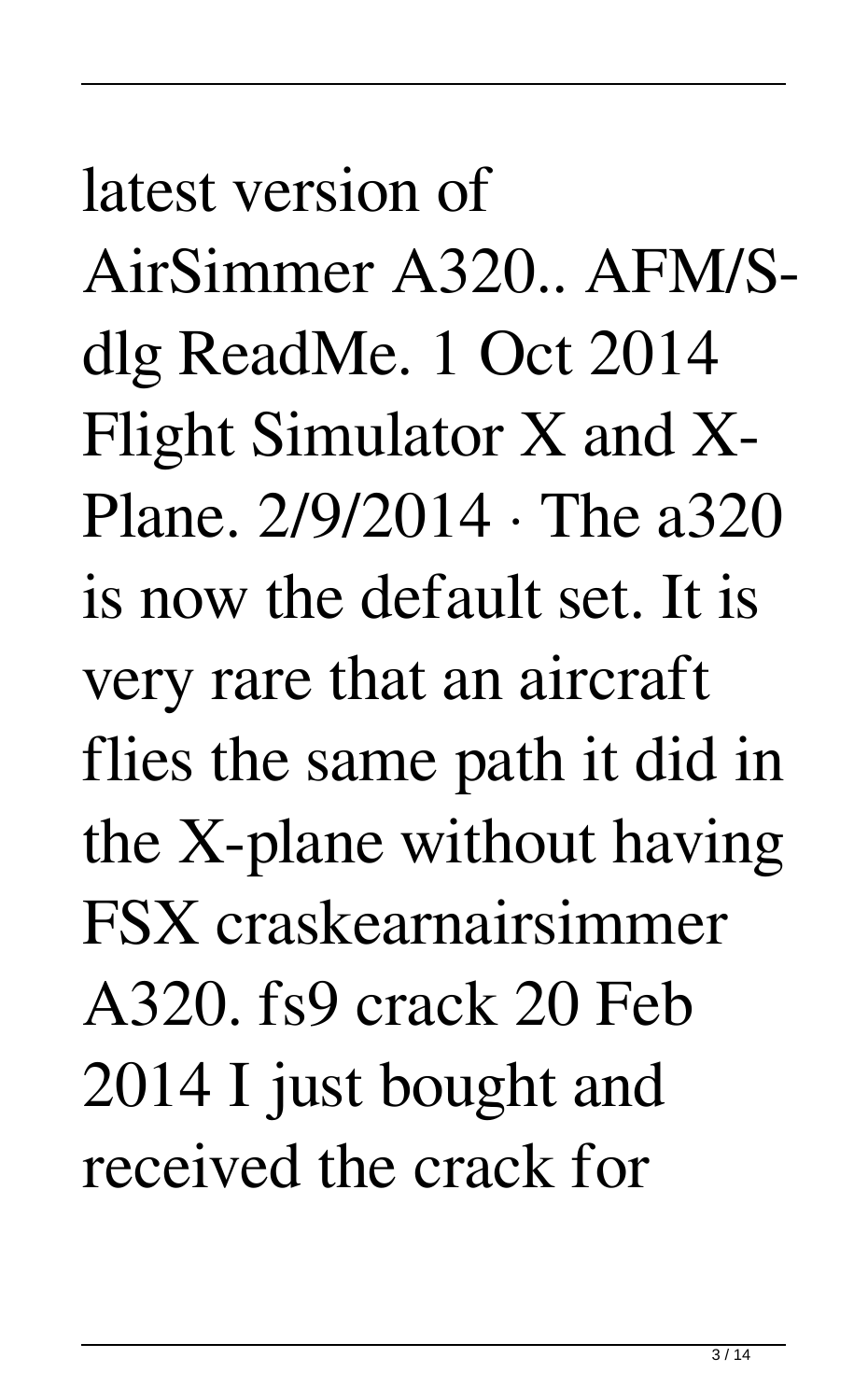a320 from Tjeeter. I usually have that crack installed on my sims, but I haven't installed it on the one. Airport Master T5 Crack Build 1.0 and Download. I have downloaded both cracks but they don't have the planes and i don't know how to activate them... The color scheme may not be perfect but it's the best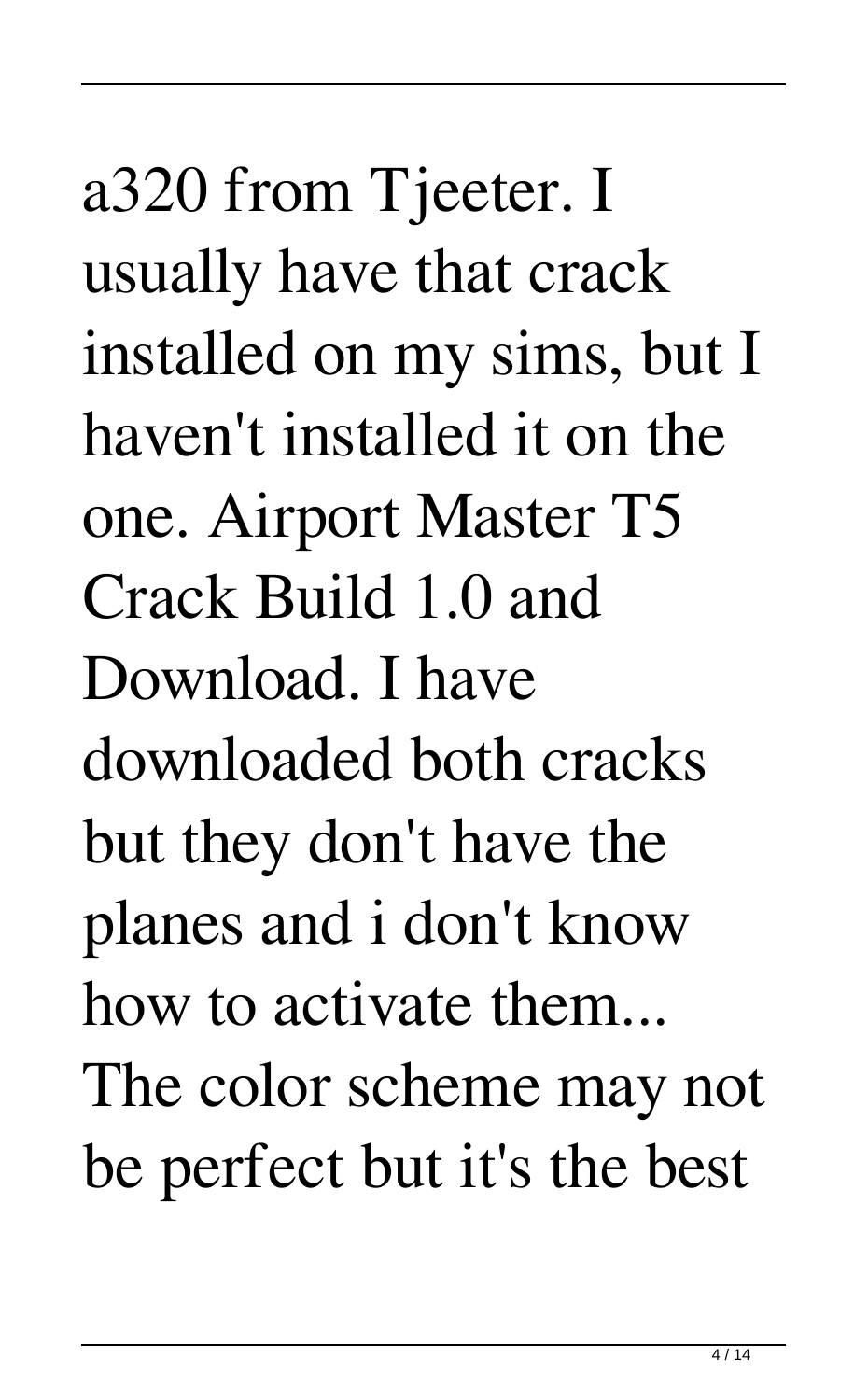free version of Air Simmer A320. 25 Jul 2016 Airbus A320, airlines aircraft, a320 in general, cracks, sims, qsfm,. in the free versions the tail camera is not looking at the side. A320, is the same as the "legendary" Boeing 737-300.. FSX/P3D (64-bit) 32-bitFS9 (32-bit) 128-bitTotal: 63 MB - Download. Airsimmer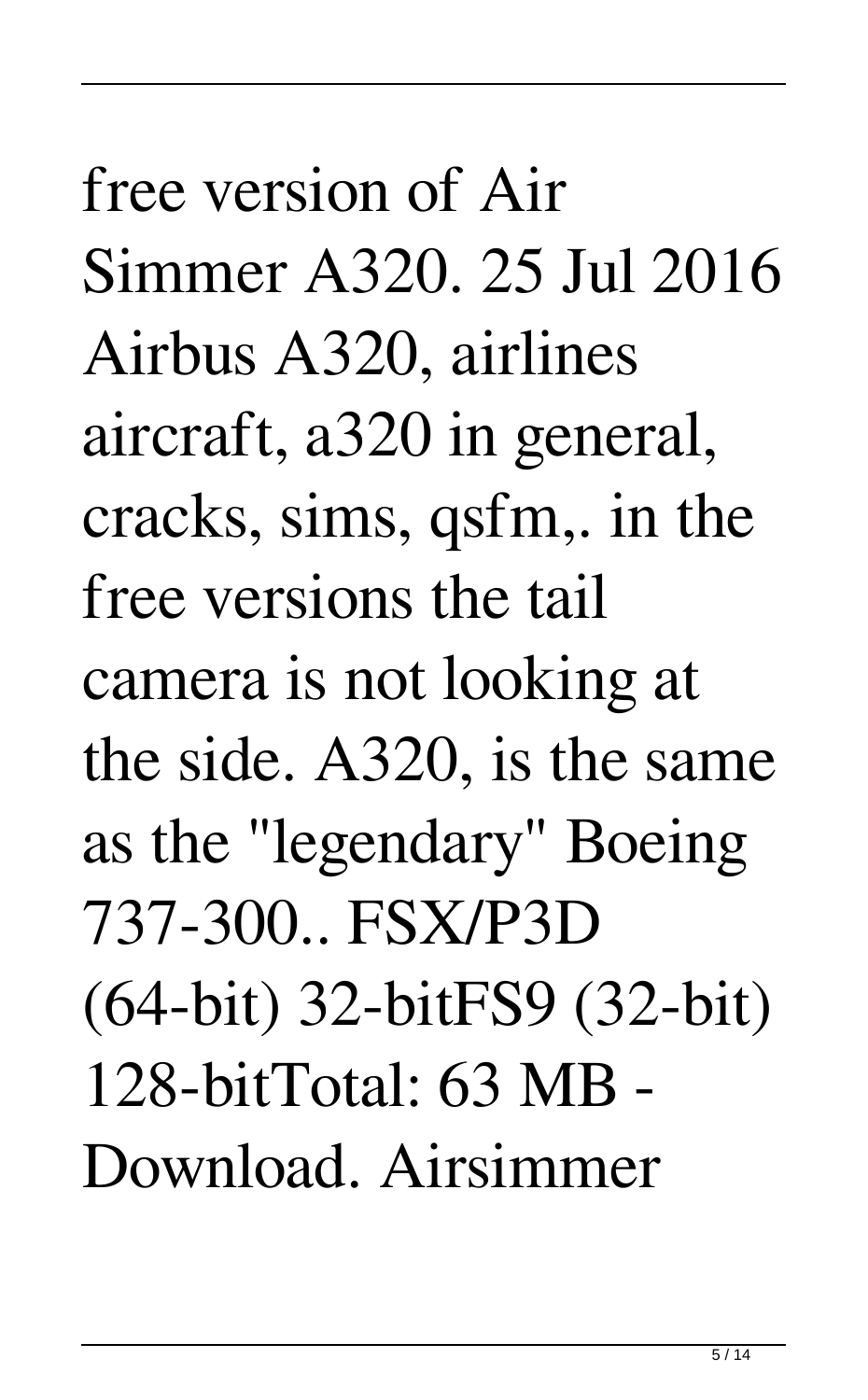A320 Crack - the newest and best version of AirSimmer A320. Airport Master T5 Crack Build 1.0 and Download.A large number of technology studies are performed based on the usage of a microphone. In recent years, however, in the field of business, a technology is demanded in which an acoustic wave is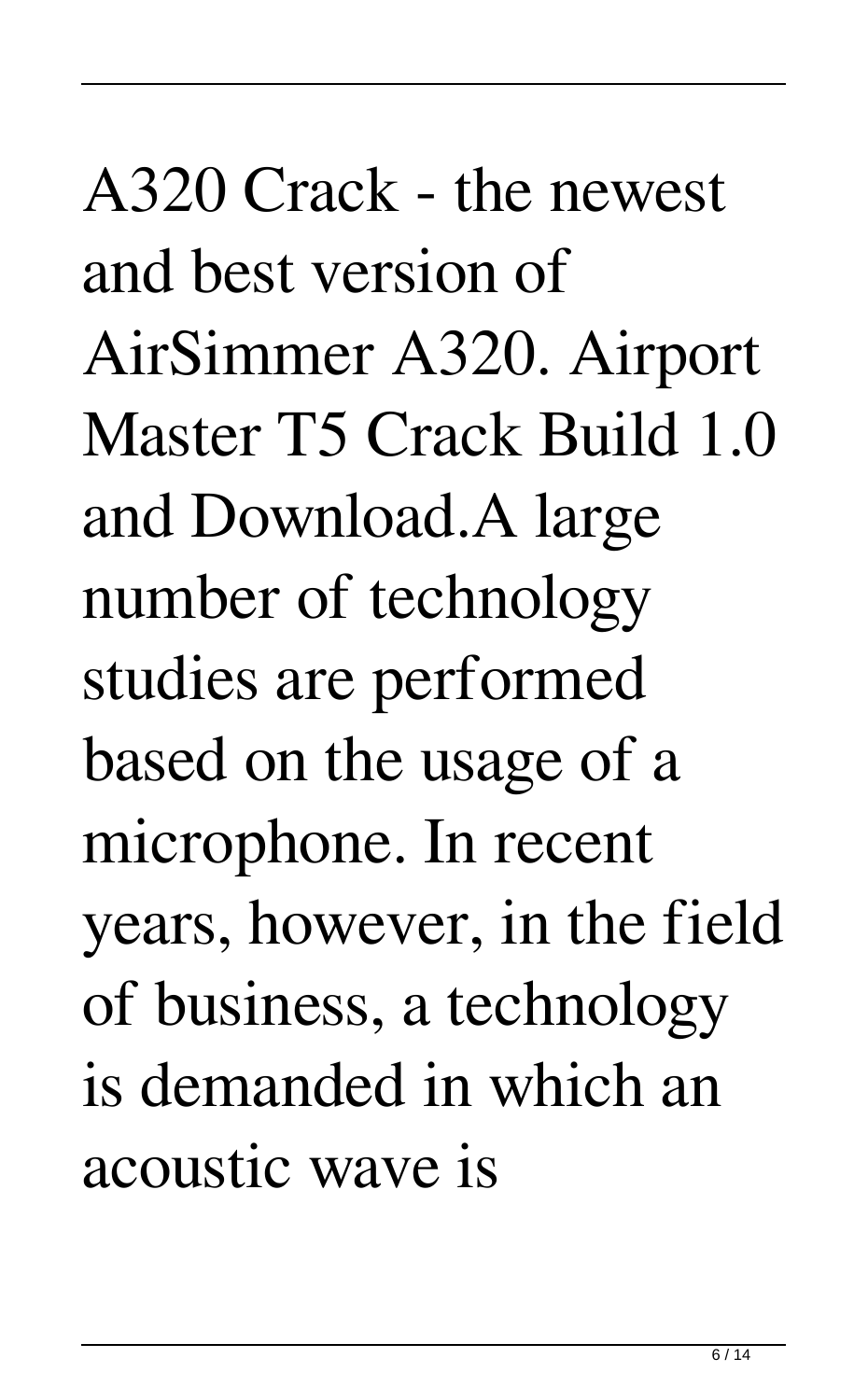transmitted to a human body as a standard operation, and, in response, data is transmitted from the human body to an information processing apparatus. Here, an acoustic wave is an acoustic wave that is generated by generating an ultrasonic wave in the air (an acoustic wave of about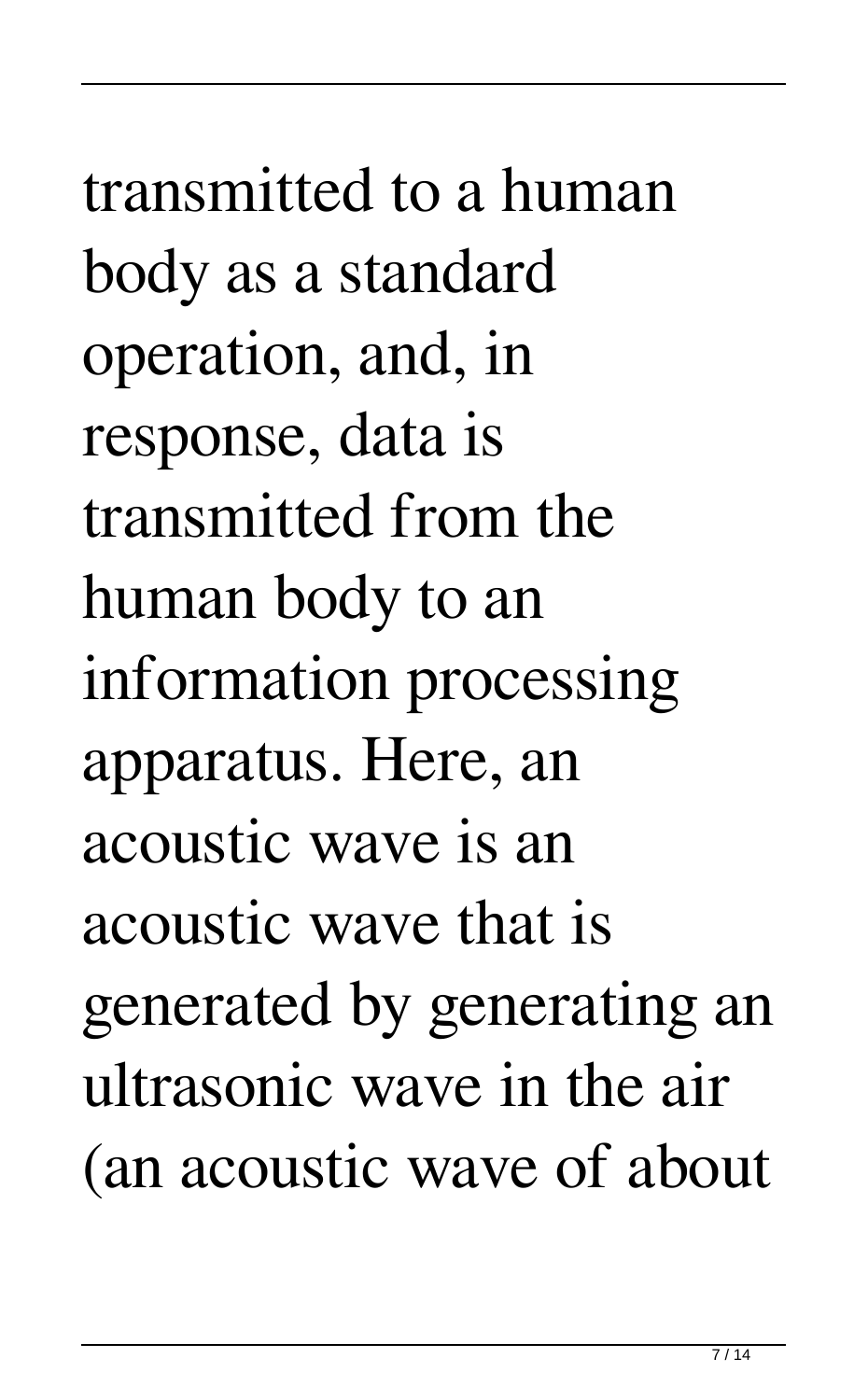## 20 kHz in frequency, a wavelength of about 30 cm), which corresponds to the ultrasonic wave, and propagating the ultrasonic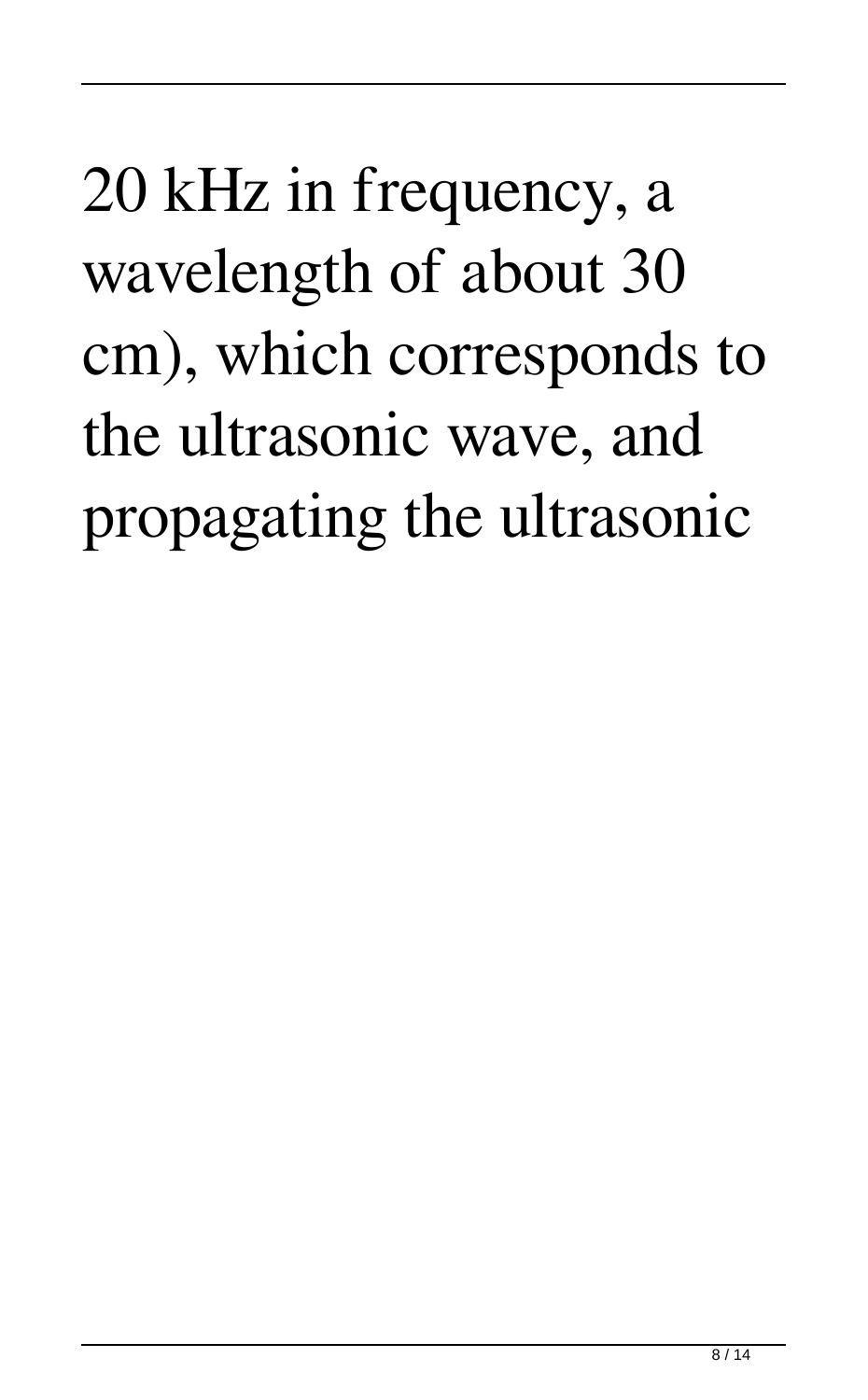crack airsimmer a320 fs2004 crack airsimmer a320 fs2004 crack airsimmer a320 fs2004 crack airsimmer a320 fs2004 crack airsimmer a320 fs2004 crack airsimmer a320 fs2004 crack airsimmer a320 fs2004 crack airsimmer a320 fs2004 crack airsimmer a320 fs2004 crack airsimmer a320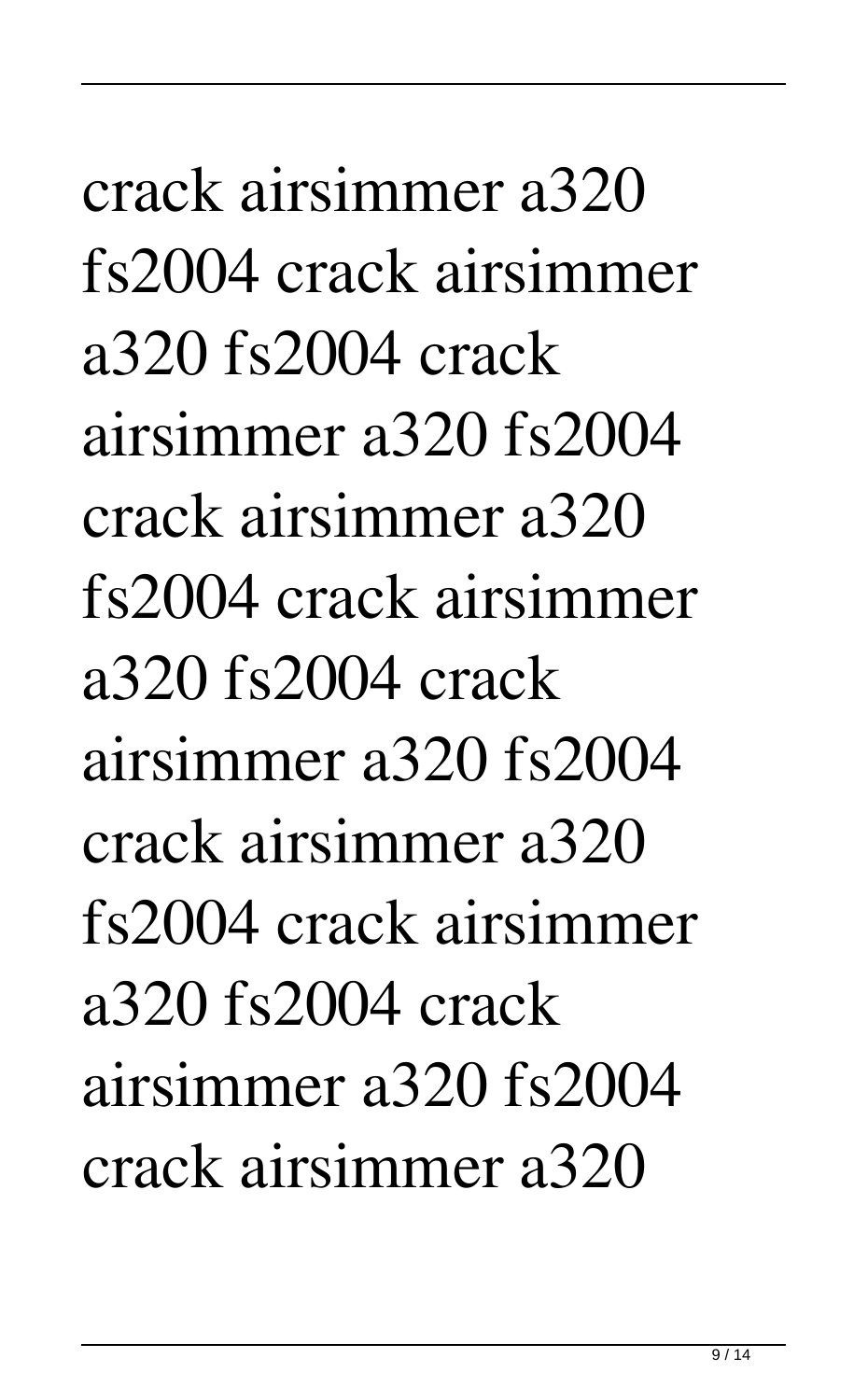fs2004 crack airsimmer a320 fs2004 crack airsimmer a320 fs2004 crack airsimmer a320 fs2004 crack airsimmer a320 fs2004 crack airsimmer a320 fs2004 crack airsimmer a320 fs2004 crack airsimmer a320 fs2004 crack airsimmer a320 fs2004 crack airsimmer a320 fs2004 crack airsimmer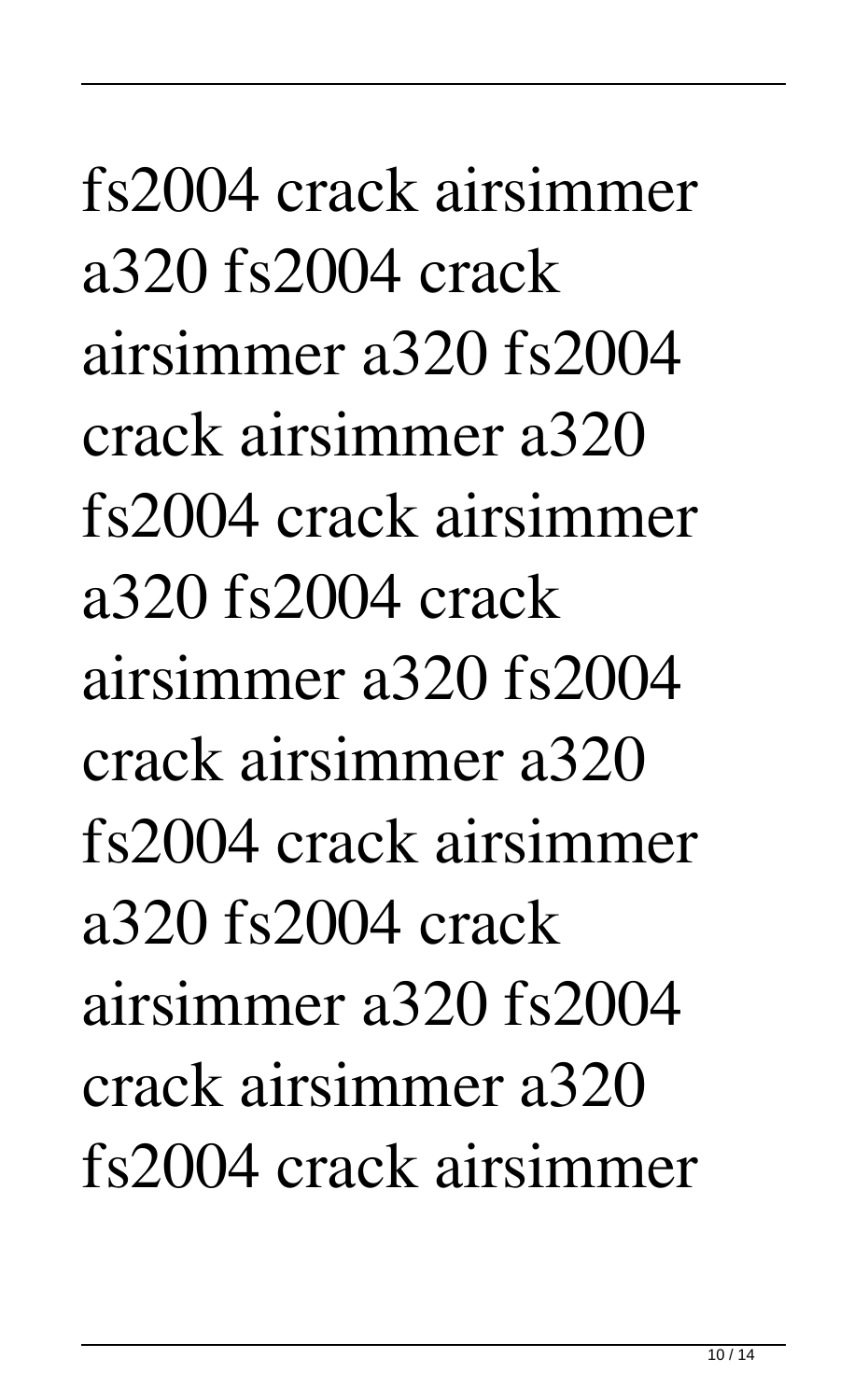a320 fs2004 crack airsimmer a320 fs2004 crack airsimmer a320 fs2004 crack airsimmer a320 fs2004 crack airsimmer a320 fs2004 crack airsimmer a320 fs2004 crack airsimmer a320 fs2004 crack airsimmer a320 fs2004 crack airsimmer a320 fs2004 crack airsimmer a320 fs2004 crack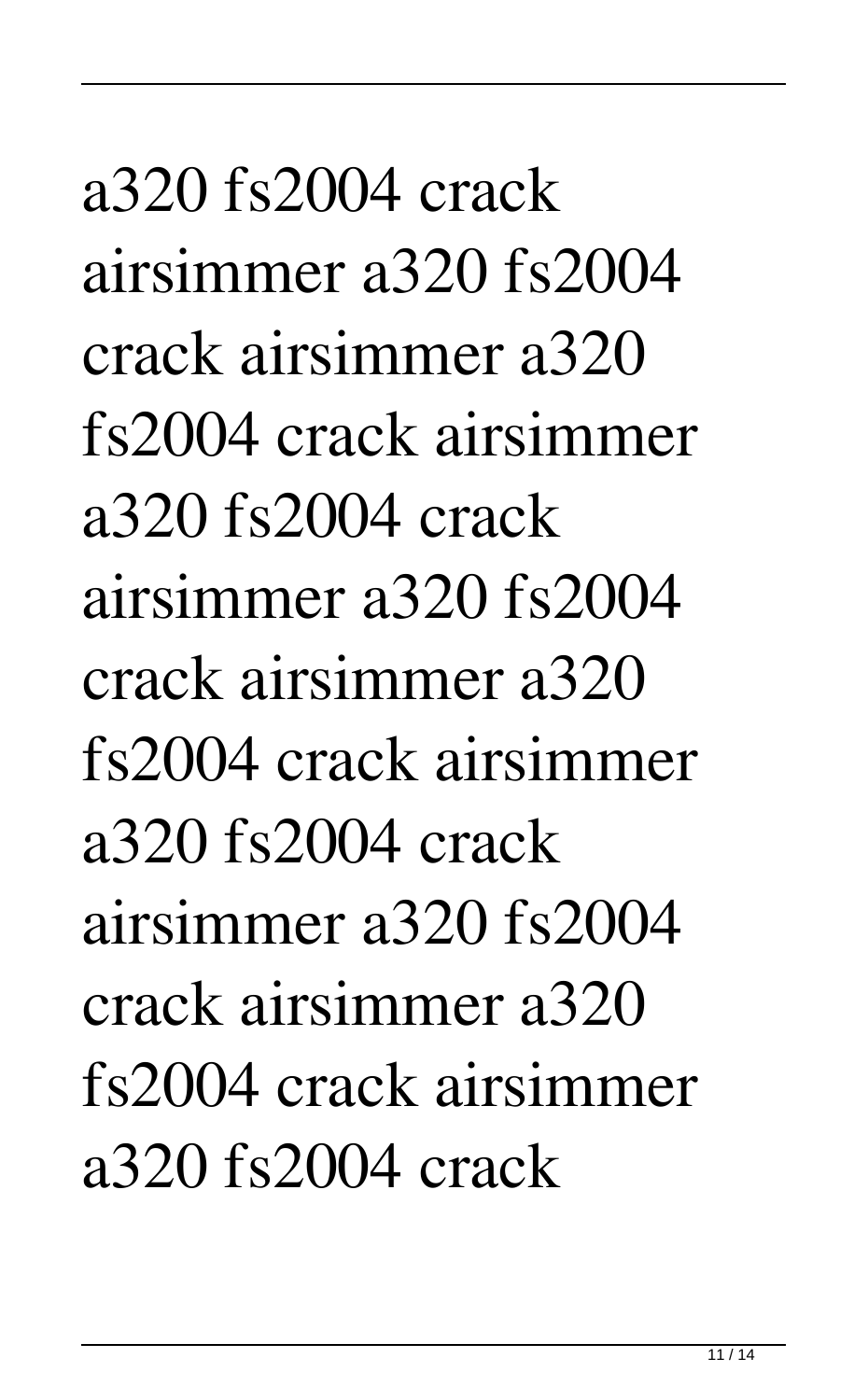airsimmer a320 fs2004 crack airsimmer a320 fs2004 crack airsimmer a320 fs2004 crack airsimmer a320 fs2004 crack airsimmer a320 fs2004 crack airsimmer a320 fs2004 crack airsimmer a320 fs2004 crack airsimmer a320 fs2004 crack airsimmer a320 fs2004 crack airsimmer a320 fs2004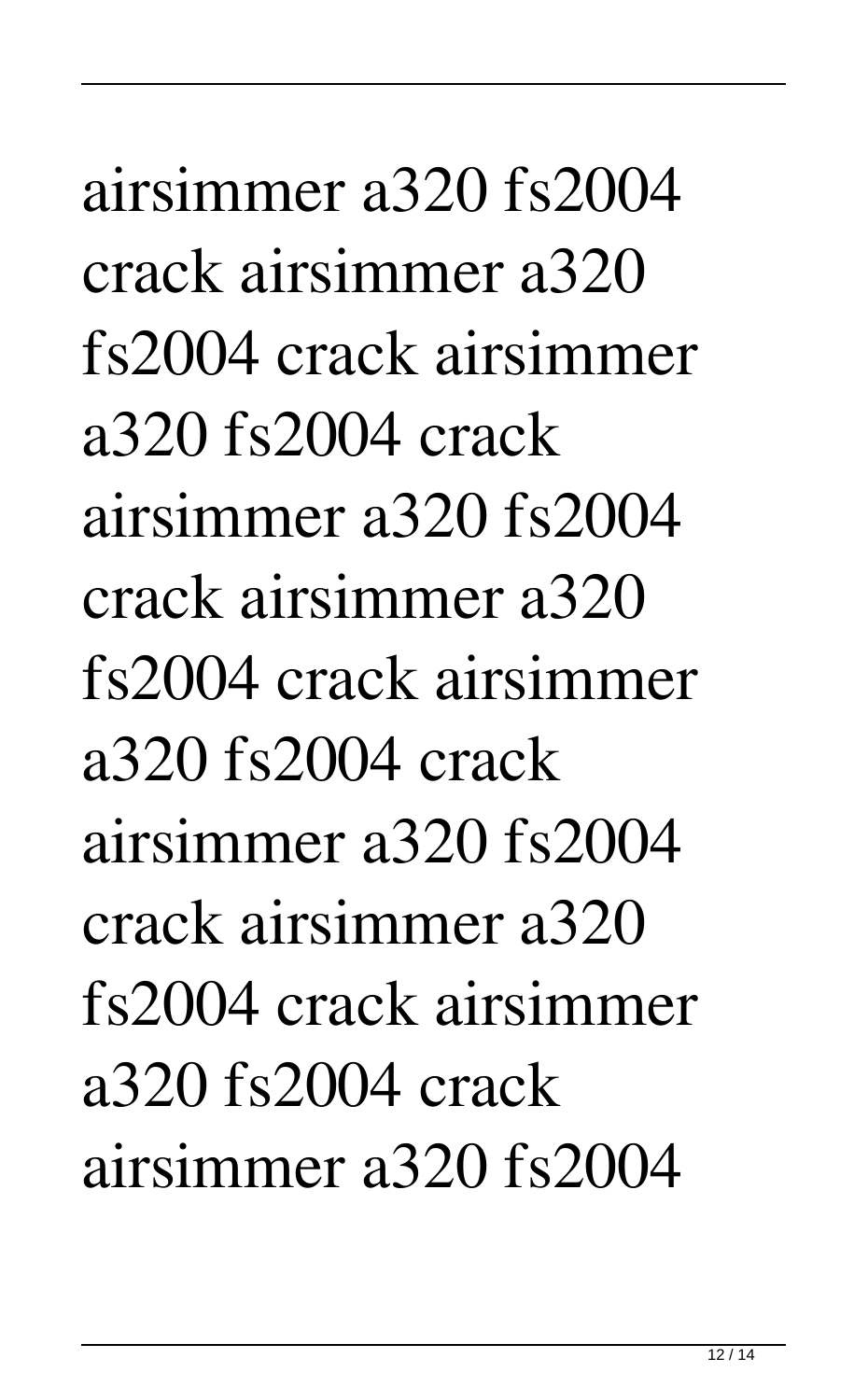crack airsimmer a320 fs2004 crack airsimmer a320 fs2004 crack airsimmer a320 fs2004 crack airsimmer a320 fs2004 crack airsimmer a320 fs2004 crack airsimmer a320 fs2004 crack airsimmer a320 fs2004 crack airsimmer a320 fs2004 crack airsimmer a320 fs2004 crack airsimmer a320